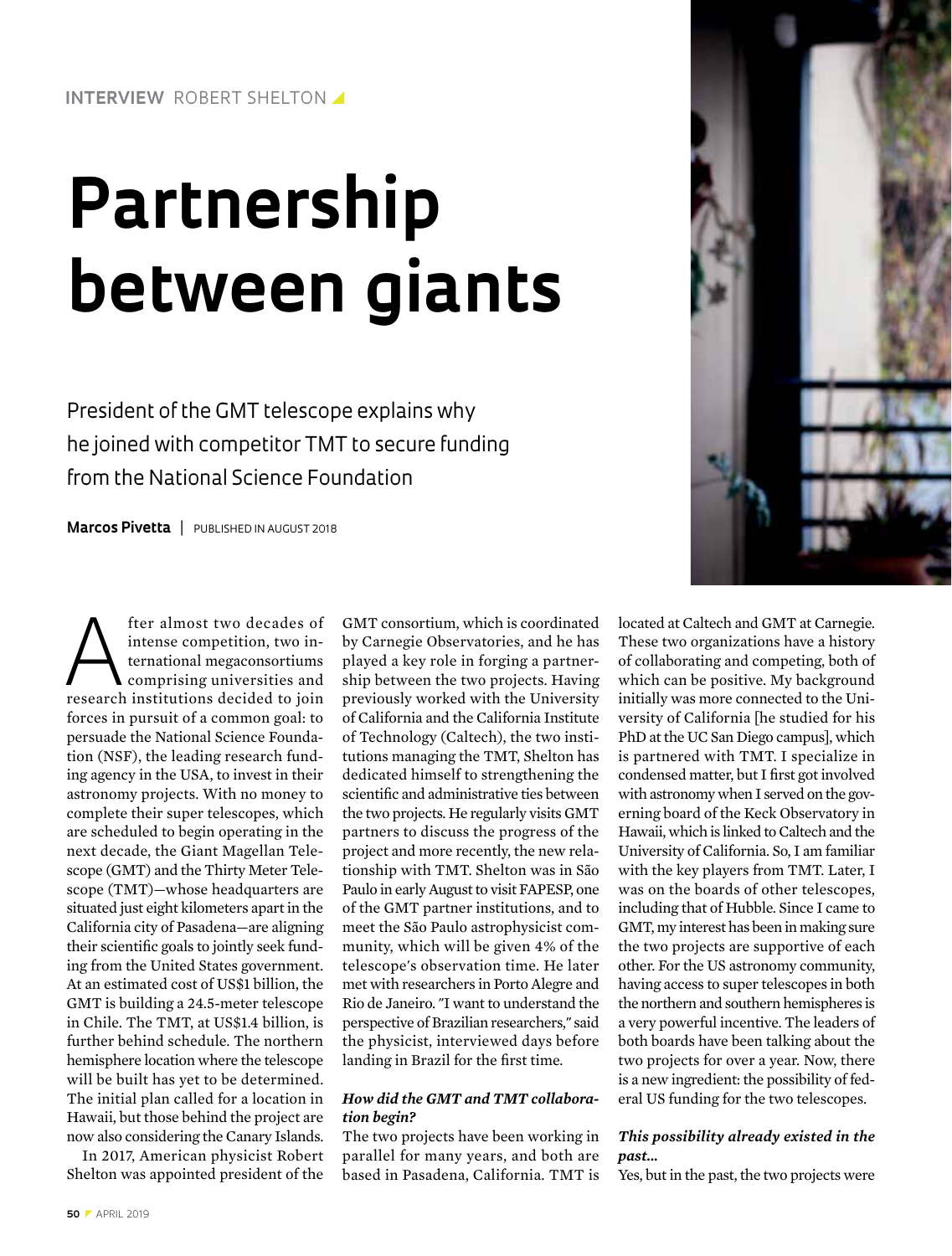**We have raised US\$520 million so far, approximately half of the initial budget target for the GMT** 

> not as compatible. At the time, the projects each approached the federal government in their own way. There is nothing wrong with that, but it can put the government in the difficult position of having to choose between one proposal or the other. Now, we agree that we must work together for the benefit of astronomy at large.

### *Was the lack of money available to complete both projects a determining factor in establishing this collaboration?*

Yes, although money has always been a factor. I cannot speak for TMT, but both projects have always been looking for a way to complete their telescopes. What has changed is that now they see themselves as more complementary than competitive.

## *Was it a mistake to start two different super telescope projects at the same time?*

I do not know how to answer that question. At the time, there was every reason to think that there would be sufficient funds from the USA and partner countries to sustain both projects, which use very different observation technologies.

## *The two telescopes are at different stages of development. Will each project ask for the same amount of money from the NSF?*

We have not written the joint proposal yet. There is sequence of events that has to happen before we can do so. The first task is to identify key science projects that require both telescopes. We need to formulate a strong scientific proposal to be presented to the National Academy of Sciences decadal survey [a report that identifies priority research areas to be supported by funding agencies over the next decade]. We set up a steering group with people from GMT, TMT, and the National Optical Astronomy Observatory [NOAO] that represents the NSF. We hold meetings every three weeks, either at our office or the TMT office.

# *How much time do you have to submit the proposal for the decadal survey?*

We are aiming to provide our documentation in the first half of 2019. Then, the proposal will go through about a year's worth of work, and we hope that the recommendations based on the decadal survey will be released in January 2021. If we are able to secure federal government funding, the money will probably be available in 2023. It is a long process. But, of course, things can change along the way. In parallel with demonstrating the scientific need for these telescopes, we have to submit a financial proposal, which means we have to decide: how much money should we ask for? Honestly, we do not have a set figure right now. But, the request will be in the hundreds of millions of dollars. In principle, each project should ask for the same amount of money but will probably use the money in different ways. Our needs and the TMT's needs may differ. Throughout this process of discussing and formulating a joint scientific proposal, we have made sure to include representation of our international partners, such as FAPESP. We need this international perspective to make the GMT a success.

### *If the NSF does not finance the telescopes, is there a plan B?*

Raise more money, probably from private sources. Either way, we will have to get to the first light stage almost on our own before the NSF money comes through. We want to partner with NSF not just because they have the money—of course that is important—but also because it would allow other astronomers who are not currently part of our consortium to use the telescope. That will give intelligent people with excellent ideas the chance to use the GMT in ways that might not have been thought of otherwise.

## *Will the collaboration with TMT change the relationship between GMT and its international partners in any way?*

We are being very careful to ensure that the role of our international partners is respected—not just because of the money our partners have invested but also for the scientific contributions they bring to the project. If the NSF gives us significant funding, our partners will want control over some of the time on the telescope. So, for example, if they give 25% of the total cost, they will ask for 25% of the time, which will not be a problem for us, because we have not assigned all of the observation time yet. What could have an impact on every partner, though, is if the total cost increases. The US\$40 million that FAPESP has invested in the project, which today equates to 4% of the observation time, could turn into 3% if the cost